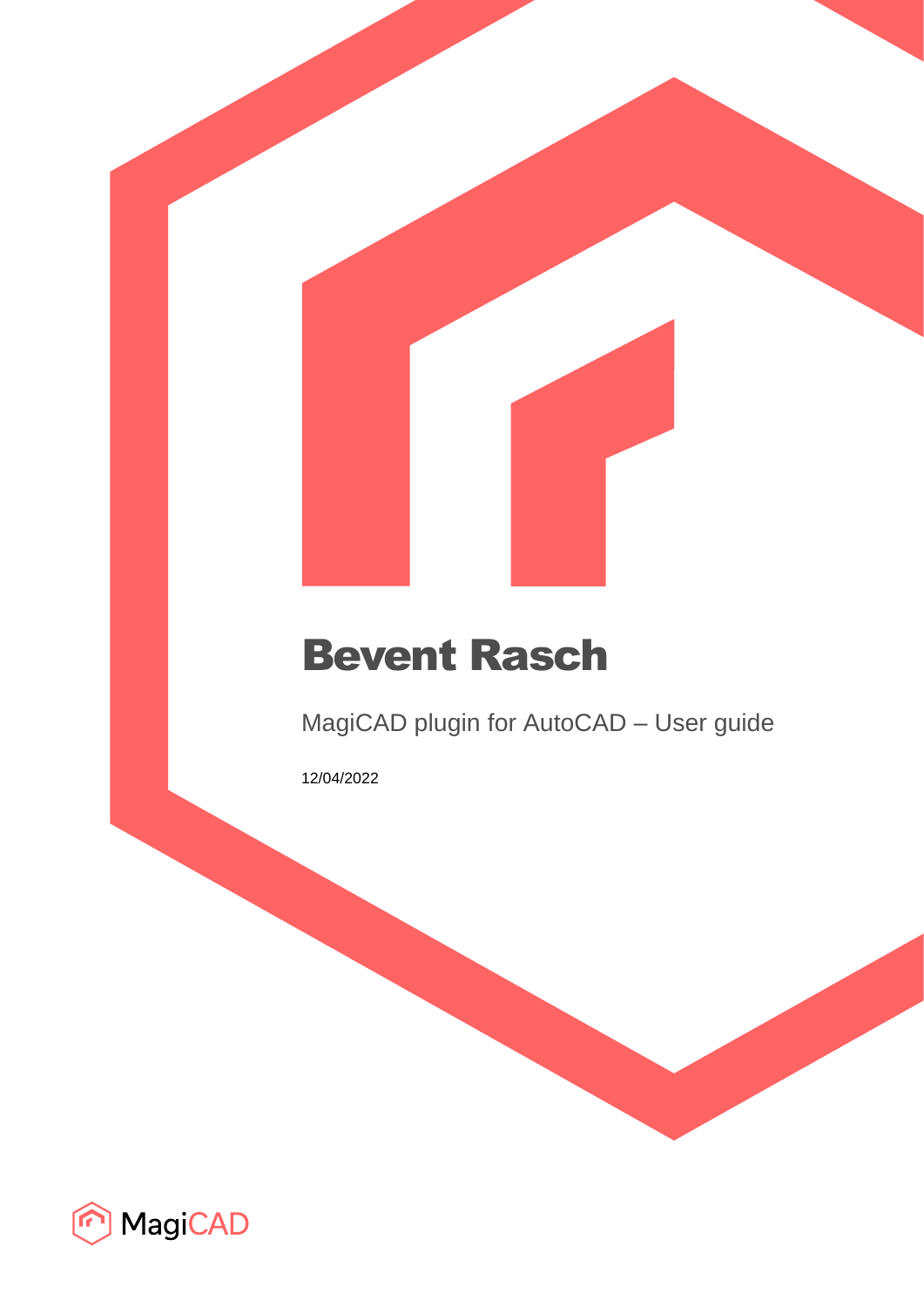

# **Content**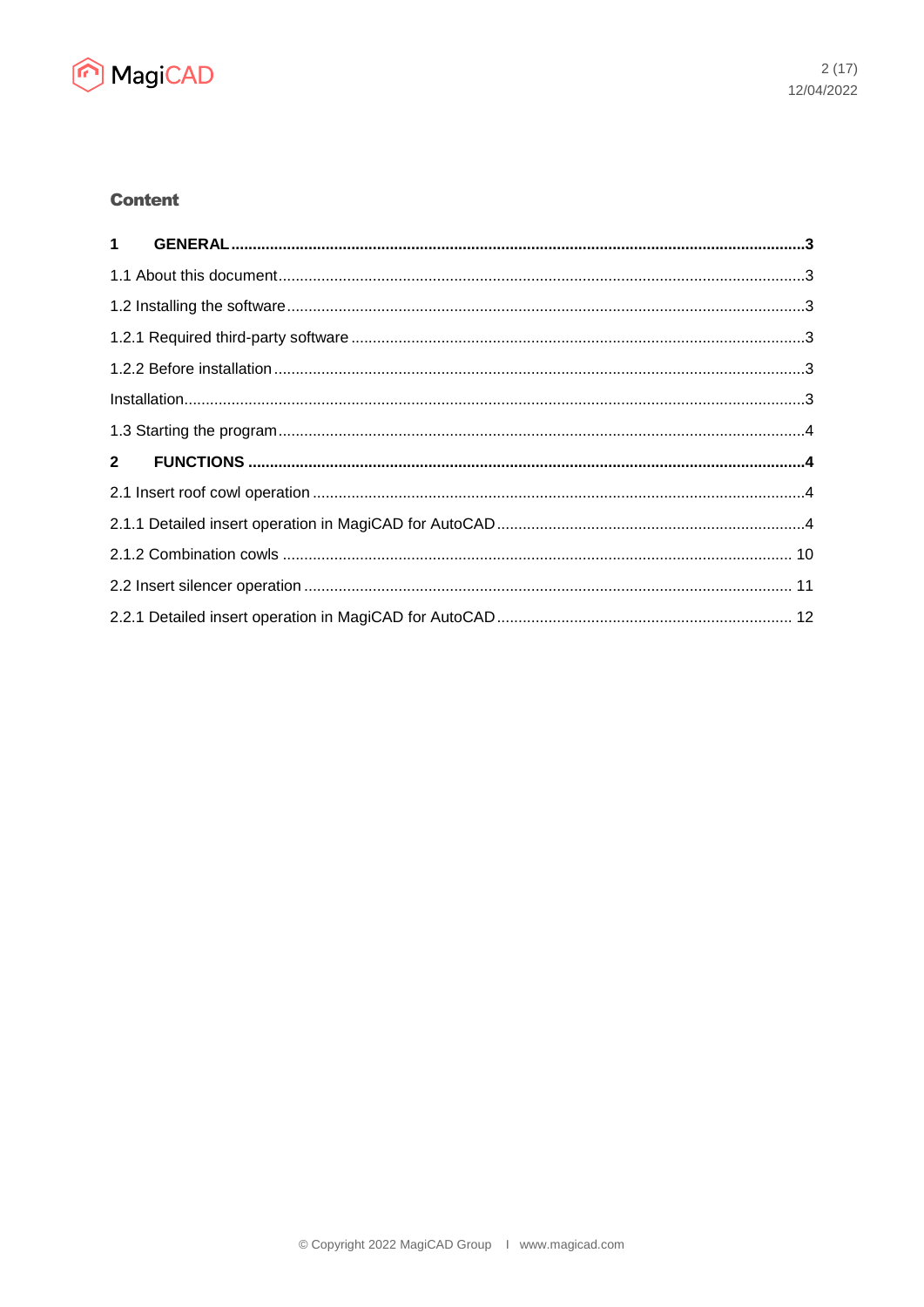

# 1 General

# 1.1 About this document

This document contains instructions on using Bevent-Rasch MagiCAD for AutoCAD plugin. Bevent-Rasch MagiCAD plugin integrates Dimensio calculation tool into MagiCAD allowing users to insert roof cowls, roof inlets and silencers into MagiCAD project and drawing. Plugin enables also proper support for handling the combination roof cowls and roof inlets.

# 1.2 Installing the software

# 1.2.1 Required third-party software

Bevent-Rasch MagiCAD plugin works with the following MagiCAD and AutoCAD versions:

- MagiCAD 2022 and AutoCAD 2017-2022
- MagiCAD 2023 and AutoCAD 2019-2023

#### 1.2.2 Before installation

- 1. Workstation administrator privileges are recommended for installation.
- 2. Notice if you have several AutoCAD versions on your workstation. Before you run the plugin installer, start MagiCAD to make sure that the plugin installs on the same AutoCAD platform as MagiCAD. When using MagiCAD plugin manager, the plugin is installed on the currently active AutoCAD version.

#### Installation

1. Use MagiCAD plugin manager to install the plugin or download the plugin installer from MagiCAD portal:

<https://portal.magicad.com/Download/ProductSearch?searchStr=Bevent-Rasch&categoryId=3>

2. Run the installer on your workstation.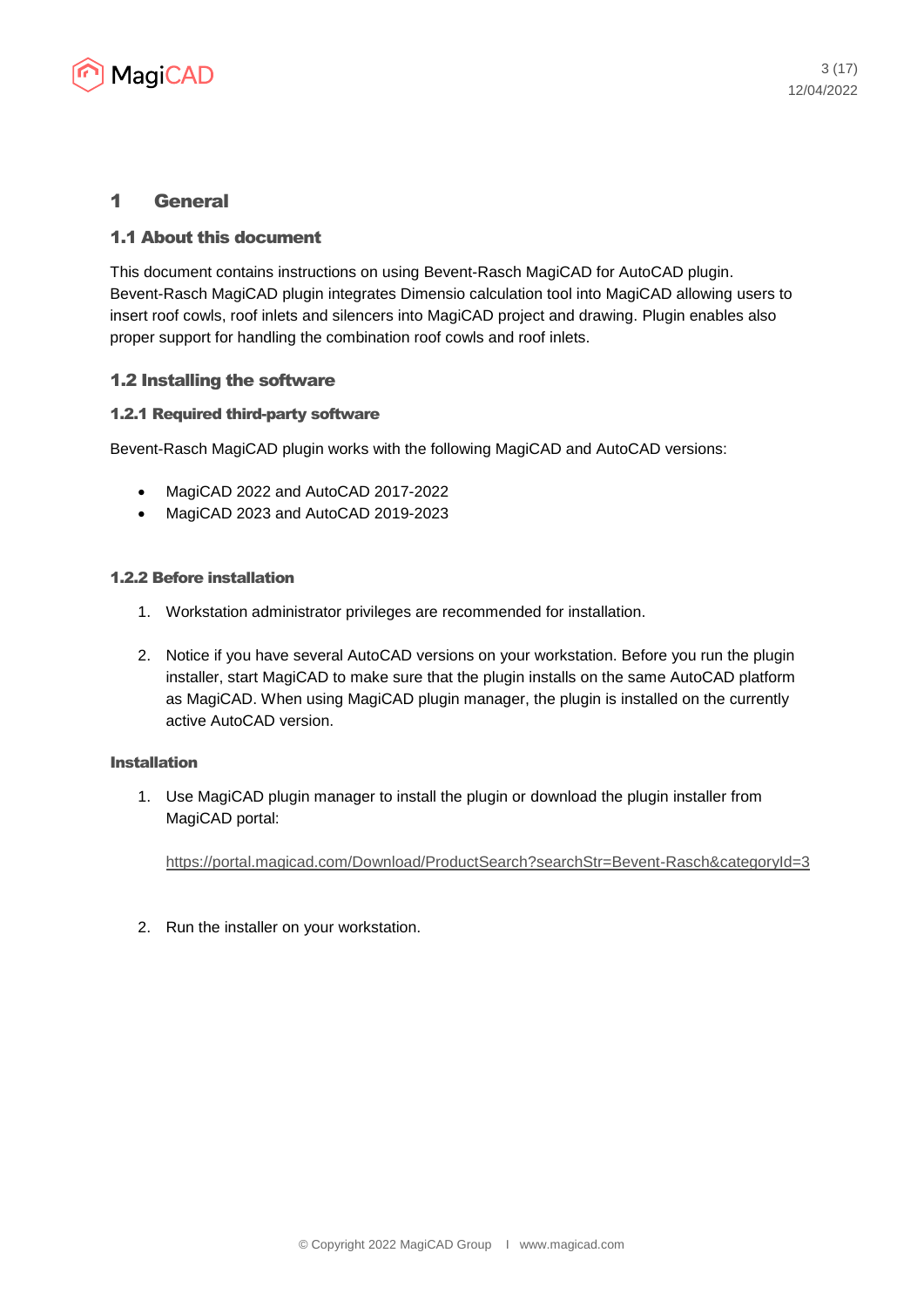

# 1.3 Starting the program

The plugin is automatically loaded and is ready to be used once MagiCAD is started next time after the plugin is installed. If you installed the plugin with plugin manager, the plugin is ready to be used without restarting the MagiCAD / AutoCAD.

Bevent-Rasch MagiCAD plugin ribbon panel can be found from MagiCAD plugins tab:



# 2 Functions

Bevent-Rasch plugin contains two operations:

- Insert Roof Cowl
- Insert Silencer

#### 2.1 Insert Roof Cowl operation



This command opens Dimensio calculation tool for selecting available Bevent-Rasch roof cowls. User can choose which roof cowl to insert, and optionally include the roof inlet to be inserted along with the roof cowl.

#### 2.1.1 Detailed insert operation in MagiCAD for AutoCAD



Follow these steps to insert roof cowl from Dimensio calculation tool to MagiCAD drawing:

1. Click the "Insert Roof Cowl" -button from the MagiCAD Plugins tab. Once the operation is started the plugin opens the Dimensio calculation tool.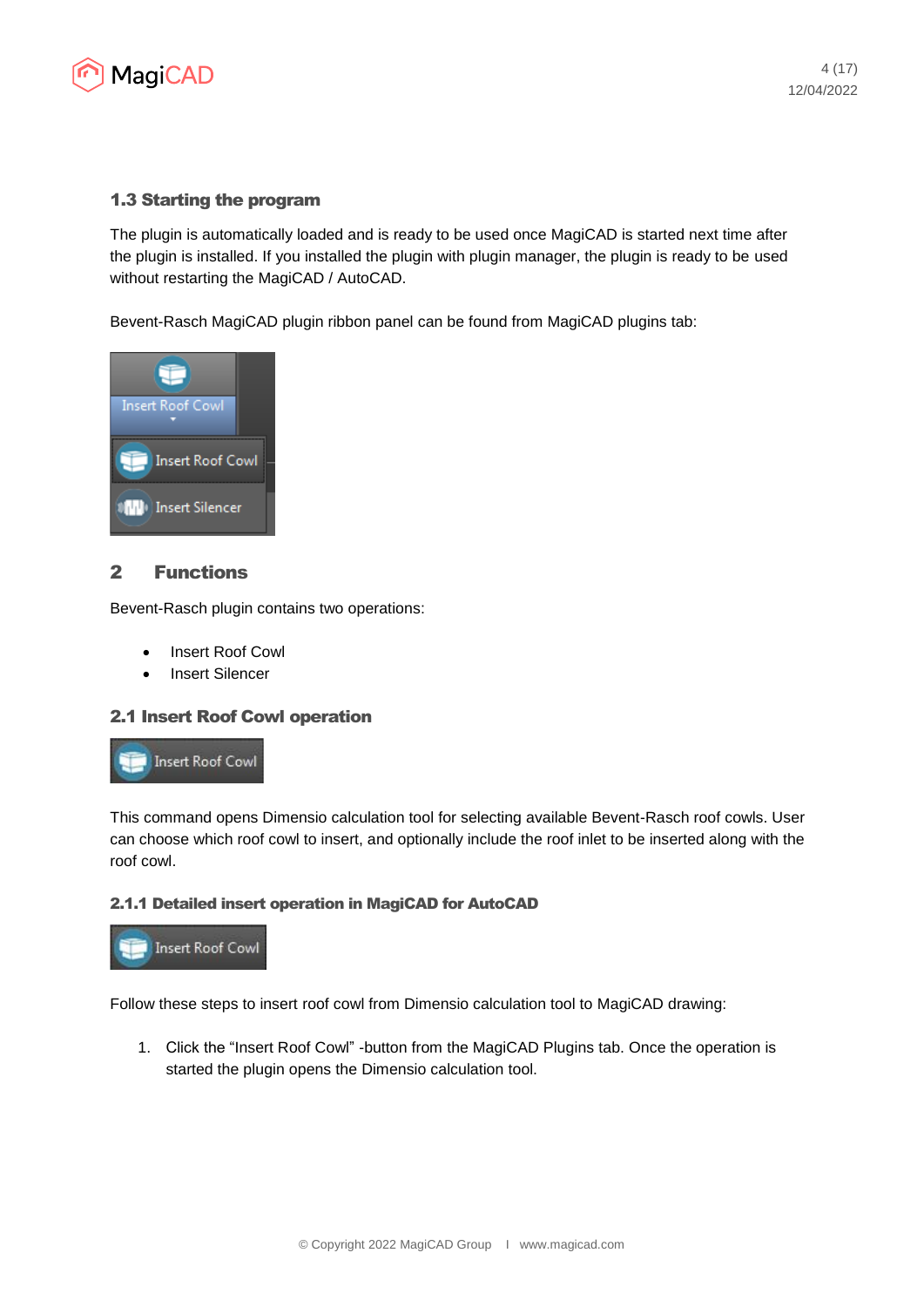

| A Bevent Rasch MagiCAD Plugin for AutoCAD 2020.1.1.0                                              | $\equiv$ | $\Box$ | $\times$ |
|---------------------------------------------------------------------------------------------------|----------|--------|----------|
| Roof cowls                                                                                        |          |        |          |
| Step 1 - Sizing o                                                                                 |          |        |          |
| Get suggestions for suitable products based on desired values or select a specific product.       |          |        |          |
| <b>Suggest suitable products</b><br>Select a specific product                                     |          |        |          |
| MANDATORY (Select the type of cowl and fill in the desired air flow):                             |          |        |          |
| <b>SELECT THE</b><br>EXHAUST AIR<br>OUTDOOR AIR<br><b>COMBINATION COWL</b><br><b>TYPE OF COWL</b> |          |        |          |
| $\boldsymbol{\Theta}$<br>$\hat{z} = 1/s$<br><b>AIR FLOW</b><br>500                                |          |        |          |
| OPTIONAL (Select the desired pressure drop and/or the desired size):                              |          |        |          |
| <b>PRESSURE DROP</b><br>from<br>to<br>$\bullet$<br>$\bullet$                                      |          |        |          |
| and / or                                                                                          |          |        |          |
| $\boldsymbol{\Theta}$<br>SIZE<br>Select a size (optional)<br>٠,                                   |          |        |          |
| <b>CALCULATE</b>                                                                                  |          |        |          |
|                                                                                                   |          |        |          |
|                                                                                                   |          |        |          |

2. Proceed by selecting the wanted type of the cowl (exhaust, outdoor, combination cowl) and enter the required airflow and other wanted search parameters. Optionally you can choose to size a specific product, which allows you to directly choose from list of available products within the cowl type. After that click the calculate -button, and Dimensio will show list of suitable products: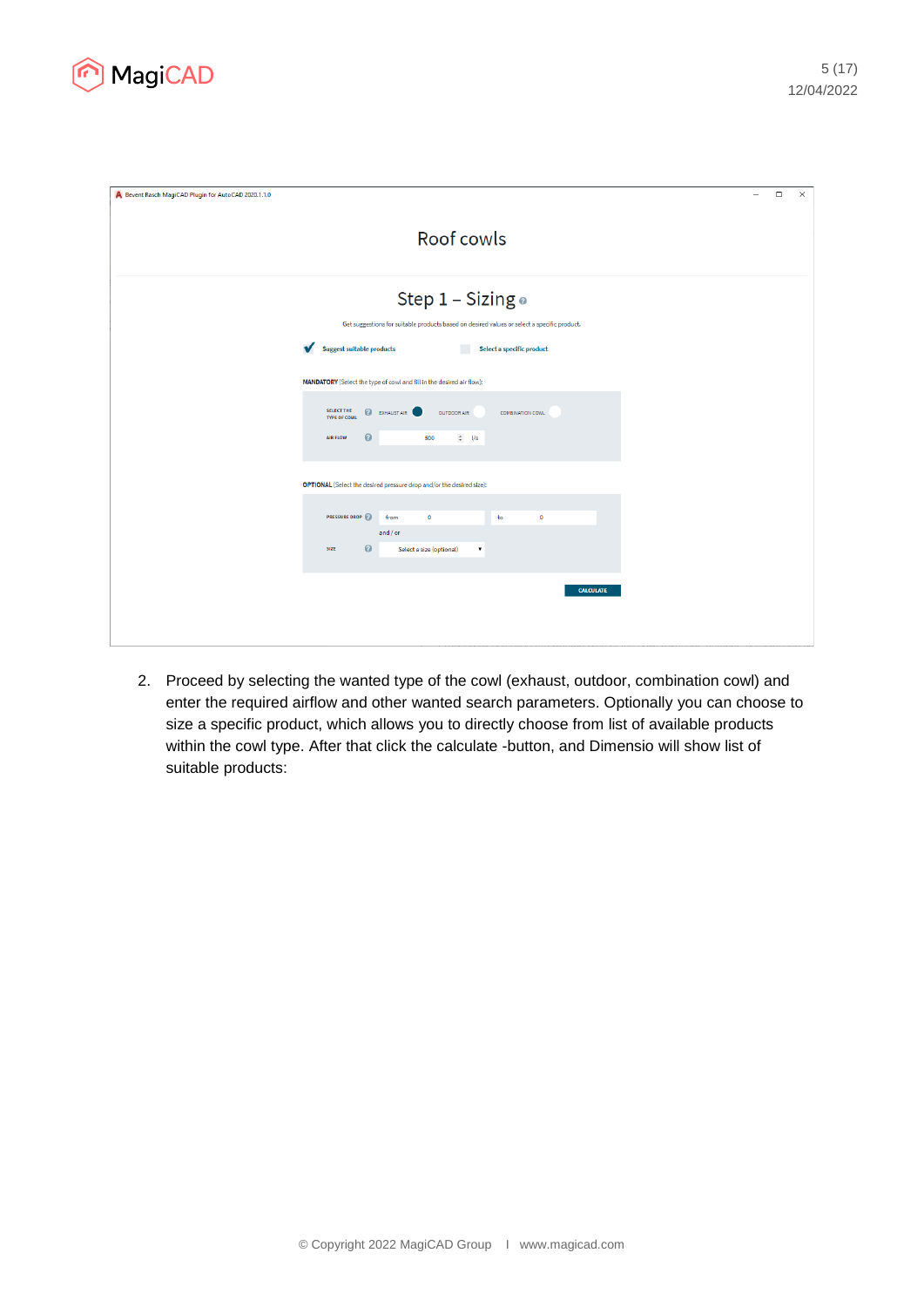

| A Bevent Rasch MagiCAD Plugin for AutoCAD 2020.1.1.0                                 |                                                             |                                                                                                                        |                                                                                                                                 |                                | $\Box$ | $\times$ |
|--------------------------------------------------------------------------------------|-------------------------------------------------------------|------------------------------------------------------------------------------------------------------------------------|---------------------------------------------------------------------------------------------------------------------------------|--------------------------------|--------|----------|
|                                                                                      |                                                             | Step 2 – Suitable products                                                                                             |                                                                                                                                 |                                |        |          |
|                                                                                      |                                                             | The following products meet the values you have chosen. Select the product to complete your sizing.                    |                                                                                                                                 |                                |        |          |
| Is within the recommended areas of use<br>Is not within the recommended areas of use |                                                             |                                                                                                                        |                                                                                                                                 |                                |        |          |
|                                                                                      |                                                             | <b>DELTA-AH</b><br>· Sizes for flows from 100 l/s to 15000 l/s<br>. Design similar to outdoor air cowl DELTA-          | Size 200 gives pressure drop 321 Pa at 500 l/s<br>Exhaust air velocity 7,4 m/s<br>Size 300 gives pressure drop 43 Pa at 500 l/s | <b>SELECT</b><br><b>SELECT</b> |        |          |
|                                                                                      |                                                             | UH and combination cowl DELTA-KH<br>• Water separation class A according to                                            | Exhaust air velocity 4,6 m/s<br>Sound power level: 47 dB(A)                                                                     |                                |        |          |
|                                                                                      | Low pressure drop, available<br>in stock in the most common | EN13030<br>• Very low pressure drop<br>. With adjustable outlet as an accessory<br>· Integrated lifting points         | Size 400 gives pressure drop 21 Pa at 500 l/s<br>Exhaust air velocity 3,2 m/s<br>Sound power level: 39 dB(A)                    | <b>SELECT</b>                  |        |          |
|                                                                                      | sizes                                                       | • Available in MagiCAD                                                                                                 | Size 500 gives pressure drop 10 Pa at 500 l/s<br>Exhaust air velocity 2,3 m/s<br>Sound power level: 34 dB(A)                    | <b>SELECT</b>                  |        |          |
|                                                                                      |                                                             | <b>DELTA-AD</b><br>Exhaust air cowl DELTA-AD                                                                           | Size 200 gives pressure drop 321 Pa at 500 l/s<br>Exhaust air velocity 7,4 m/s                                                  | <b>SELECT</b>                  |        |          |
|                                                                                      |                                                             | - Sizes for flows from 100 l/s to 8000 l/s<br>- Design as outdoor air cowl DELTA-UD                                    | Size 300 gives pressure drop 43 Pa at 500 l/s<br>Exhaust air velocity 4,6 m/s<br>Sound power level: 47 dB(A)                    | <b>SELECT</b>                  |        |          |
|                                                                                      | Low pressure drop, designer<br>model                        | and combination cowl DELTA-KD<br>• Water separation class A according to<br><b>EN13030</b><br>• Very low pressure drop | Size 400 gives pressure drop 21 Pa at 500 l/s<br>Exhaust air velocity 3,2 m/s<br>Sound power level: 39 dB(A)                    | <b>SELECT</b>                  |        |          |
|                                                                                      |                                                             | • Integrated lifting points<br>- Included in MagiCAD                                                                   | Size 500 gives pressure drop 10 Pa at 500 l/s<br>Exhaust air velocity 2,3 m/s<br>Sound power level: 34 dB(A)                    | <b>SELECT</b>                  |        |          |
|                                                                                      |                                                             | <b>BRDJ</b><br>Circular roof cowl for use in comfort and                                                               | Size 250 gives pressure drop 277 Pa at 500 l/s<br>Exhaust air velocity 10,2 m/s<br>Sound power level: 56 dB(A)                  | <b>SELECT</b>                  |        |          |
|                                                                                      |                                                             | industrial facilities.<br>Used for high-speed exhaust air.                                                             | Size 315 gives pressure drop 128 Pa at 500 l/s                                                                                  | SELECT.                        |        |          |
|                                                                                      |                                                             |                                                                                                                        |                                                                                                                                 |                                |        |          |
|                                                                                      |                                                             |                                                                                                                        |                                                                                                                                 |                                |        |          |

3. Proceed by choosing the wanted product variant and click the select -button. Dimensio loads the product view:

| A Bevent Rasch MagiCAD Plugin for AutoCAD 2019.12.1.0 |                        |                                      |                      | $\Box$                                                                                                                                                                                                                           |
|-------------------------------------------------------|------------------------|--------------------------------------|----------------------|----------------------------------------------------------------------------------------------------------------------------------------------------------------------------------------------------------------------------------|
| Update the values of the<br>selected cowl:            |                        | « BACK                               |                      | SAVE AS PDF                                                                                                                                                                                                                      |
| <b>Exhaust air</b><br>Air flow<br>1/s                 | <b>DELTA-AH</b><br>500 |                                      |                      | Sizing results for DELTA-AH                                                                                                                                                                                                      |
| Pressure drop<br>from<br>to                           | $\circ$<br>$\circ$     | <b>PRODUCT</b><br><b>INFORMATION</b> | <b>DOCUMENTATION</b> |                                                                                                                                                                                                                                  |
| Size<br><b>UPDATE</b>                                 | 300                    |                                      |                      | Specification / Product code @<br>Make a material selection and surface treatment below.<br>Own description for AMA-text<br>DELTA-AH-300<br>$1 - 0$<br><b>ADD ROOF INLET</b><br><b>IMPORT TO</b><br>(OPTIONAL)<br><b>MAGICAD</b> |
|                                                       |                        |                                      |                      |                                                                                                                                                                                                                                  |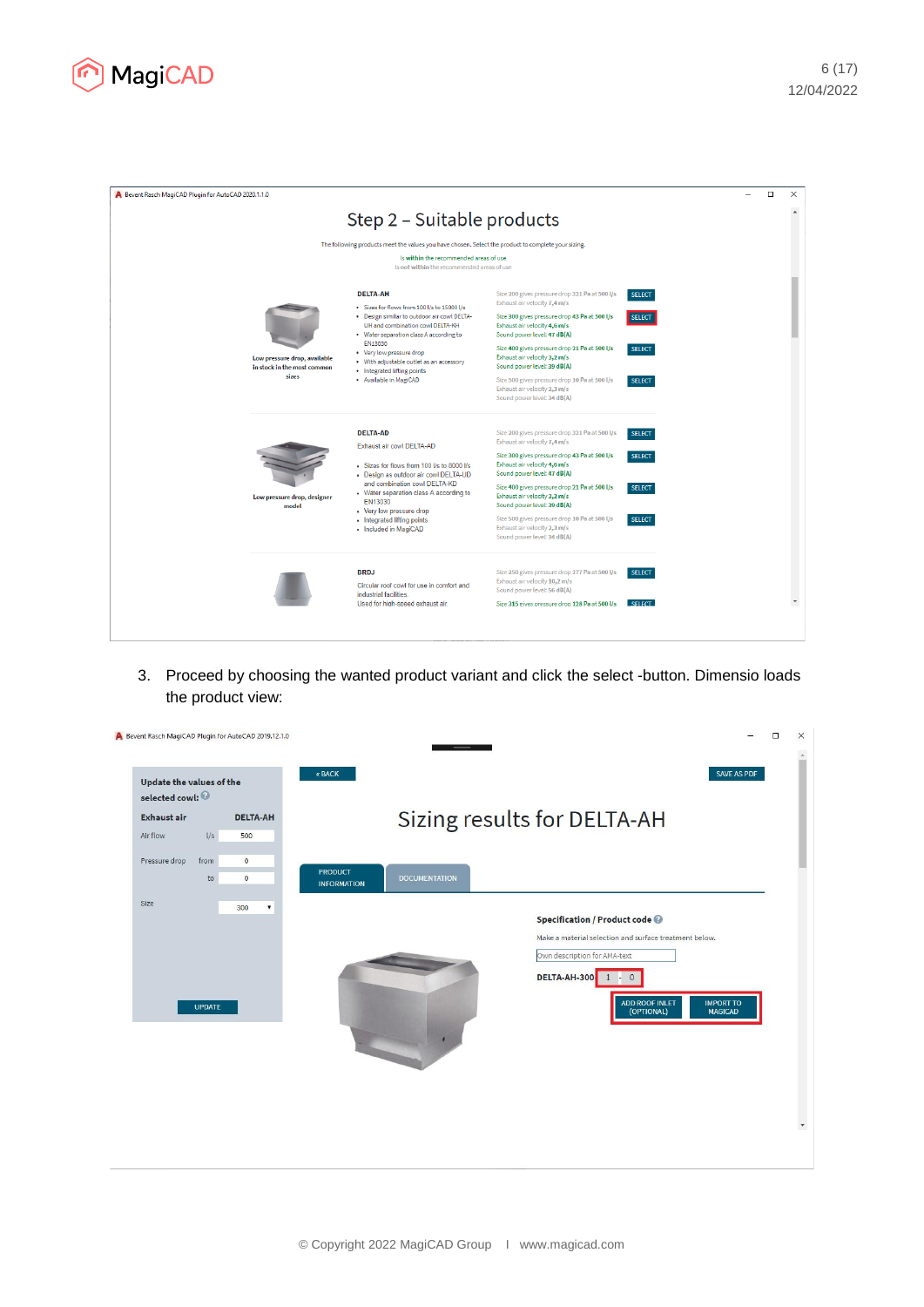

4. In product view, it's possible to still make the final selections to the product variant. Once the selection are made, you can proceed by clicking the Import to MagiCAD -button, which initiates the roof cowl insert operation to MagiCAD drawing. Optionally you can click Add roof inlet -button which allows you to insert also the roof inlet in addition to roof cowl. By clicking Add to product package users adds the roof inlet to list of products to be imported to MagiCAD and the roof inlet view is closed.

| A Bevent Rasch MagiCAD Plugin for AutoCAD 2019.12.1.0 |                                                                              | $\Box$ |
|-------------------------------------------------------|------------------------------------------------------------------------------|--------|
| Update the values of the<br>selected cowl:            | SAVE AS PDF<br>« BACK                                                        |        |
| <b>Exhaust air</b><br><b>DEL</b>                      |                                                                              |        |
| Air flow<br>V/s<br>500                                | <b>Roof inlet BRTG</b>                                                       |        |
| Pressure drop<br>from<br>$\circ$                      | Supplement with your selections below and click add to Selected<br>Products. |        |
| $\circ$<br>to                                         | <b>BRTG-4-1-*</b> $0 \cdot 800 - 3$                                          |        |
|                                                       | ADD TO PRODUCT PACKAGE                                                       |        |
| Size<br>300                                           |                                                                              |        |
|                                                       | reatment below.                                                              |        |
| $\kappa$ BACK                                         |                                                                              |        |
|                                                       |                                                                              |        |
|                                                       | DELTA-AH-300-1-0                                                             |        |
| <b>UPDATE</b>                                         | ADD ROOF INLET<br><b>IMPORT TO</b><br>(OPTIONAL)<br>MAGICAD                  |        |
|                                                       |                                                                              |        |
|                                                       |                                                                              |        |
|                                                       |                                                                              |        |
|                                                       |                                                                              |        |
|                                                       |                                                                              |        |
|                                                       |                                                                              |        |
|                                                       |                                                                              |        |
|                                                       |                                                                              |        |

5. Import to MagiCAD -button starts the insert operation. Dimensio window is closed and Insert Roof Cowl view is displayed: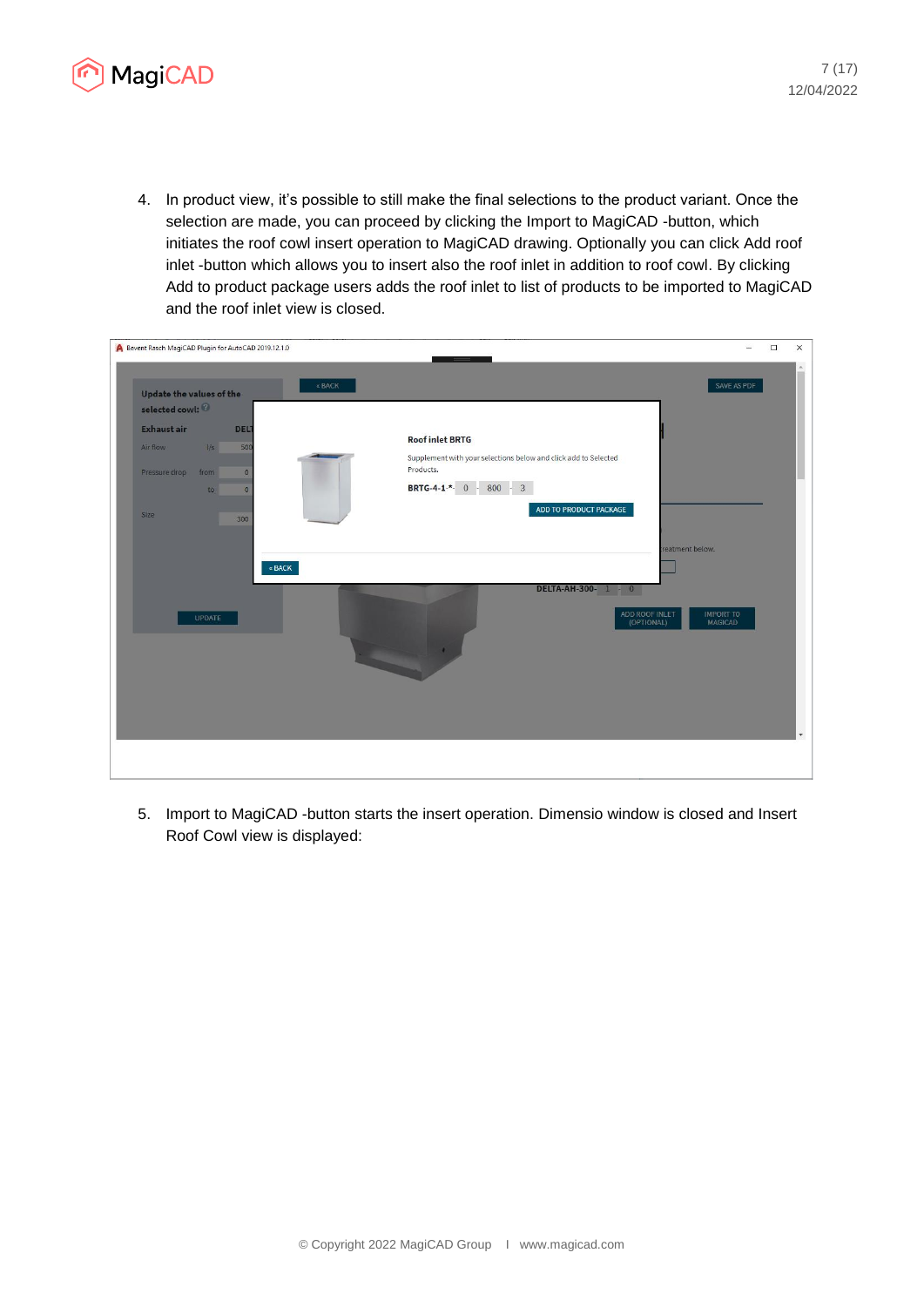

| <b>A</b> Insert Roof Cowl |                                  | x               |
|---------------------------|----------------------------------|-----------------|
| General                   |                                  |                 |
|                           | Product Code: DELTA-AH-300       |                 |
| <b>User Code:</b>         |                                  | CH <sub>1</sub> |
|                           | Height Level of Cowl Connection: | 2500            |
| Exhaust                   |                                  |                 |
| Airflow                   | 500                              | ľΝs             |
|                           | System Name: Ulospuhallusilma 1  |                 |
| Outdoor                   |                                  |                 |
| Airflow                   | 0                                | ľNs             |
| System Name:              |                                  |                 |
| Roof Inlet                |                                  |                 |
|                           | Product Code: BRTG-4-1-*-0-800-3 |                 |
|                           | Insert                           | Cancel          |

- 6. In insert Roof Cowl view following fields must be filled:
	- **User code:** User code of the roof cowl is entered here.
	- **Height Level of Cowl Connection:** Insertion point of the roof cowl. Roof inlet is installed automatically below the roof cowl and connected to it (there is duct of minimum length between cowl and roof inlet).
	- **Exhaust airflow:** Airflow of the exhaust side is entered here. Disabled if the imported cowl is connected only to outdoor system. By default the field is filled with the search criteria value filled in Dimensio.
	- **System Name:** Exhaust system for the roof cowl. Disabled if the imported cowl is connected only to outdoor system.
	- **Outdoor airflow:** Airflow of the exhaust side is entered here. Disabled if the imported cowl is connected only to outdoor system. By default the field is filled with the search criteria value filled in Dimensio.
	- **System Name:** Outdoor system for the roof cowl. Disabled if the imported cowl is connected only to exhaust system. For combination cowls both systems are enabled.
	- **Roof inlet User Code:** User code for the roof inlet is entered here.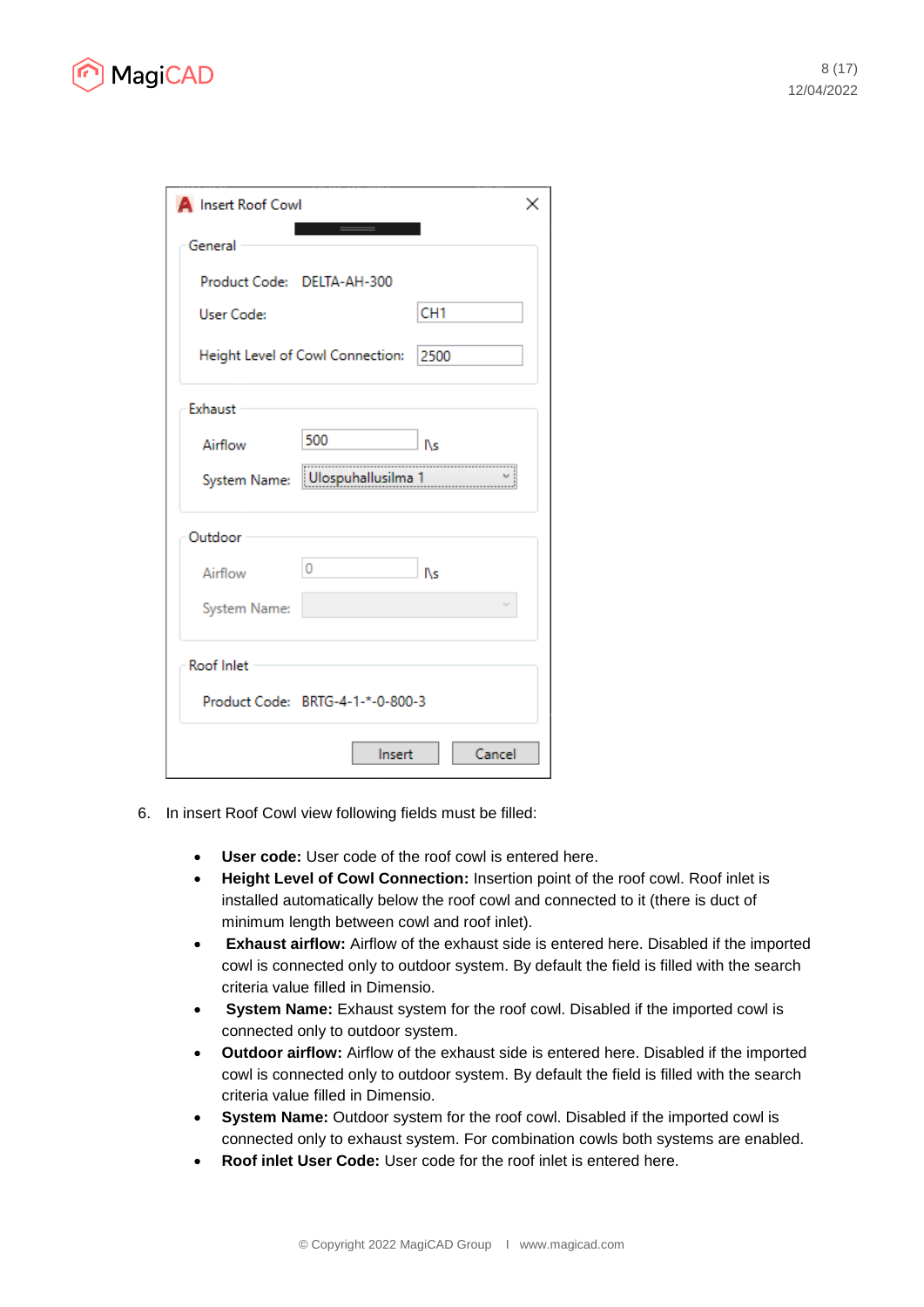

9 (17) 12/04/2022

Once the required fields have been filled, proceed by clicking the insert button, which allows to place the products (cowl + roof inlet handled as one product package) to the drawing:



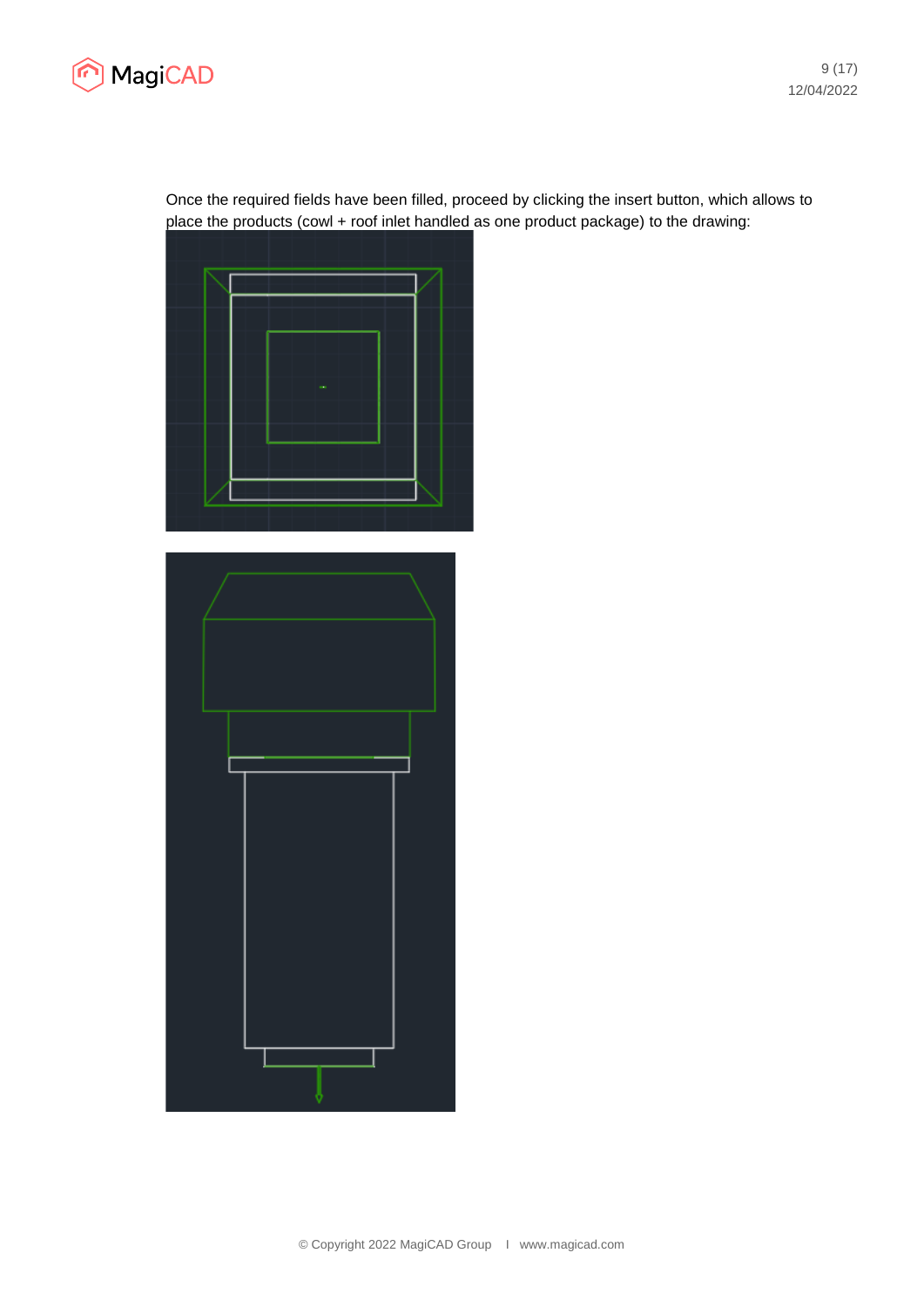

#### 2.1.2 Combination cowls

The plugin also includes support for insertion of Bevent-Rach combination roof cowls. The workflow is similar to inserting of regular roof cowls, but in Insert Roof Cowl dialog user needs to provide the airflow and system selections for both system types.

| <b>A</b> Insert Roof Cowl |                                     |                  | $\times$ |
|---------------------------|-------------------------------------|------------------|----------|
| General                   |                                     |                  |          |
|                           | Product Code: DELTA-KH-1000         |                  |          |
| User Code:                |                                     | UC1              |          |
|                           | Height Level of Cowl Connection:    | 2500             |          |
| Exhaust                   |                                     |                  |          |
| Airflow                   | 2500                                | ľNs              |          |
| System Name:              | Ulospuhallusilma 1                  | v                |          |
| Outdoor                   |                                     |                  |          |
| Airflow                   | 2500                                | ľ٨               |          |
| System Name:              | <br>Ulkoilma 1                      | ---------------- |          |
| Roof Inlet                |                                     |                  |          |
|                           | Product Code: BRTF-1000-1-*-0-800-3 |                  |          |
|                           | Insert                              | Cancel           |          |

Plugin creates additional connector to the outdoor system in case of combination cowl: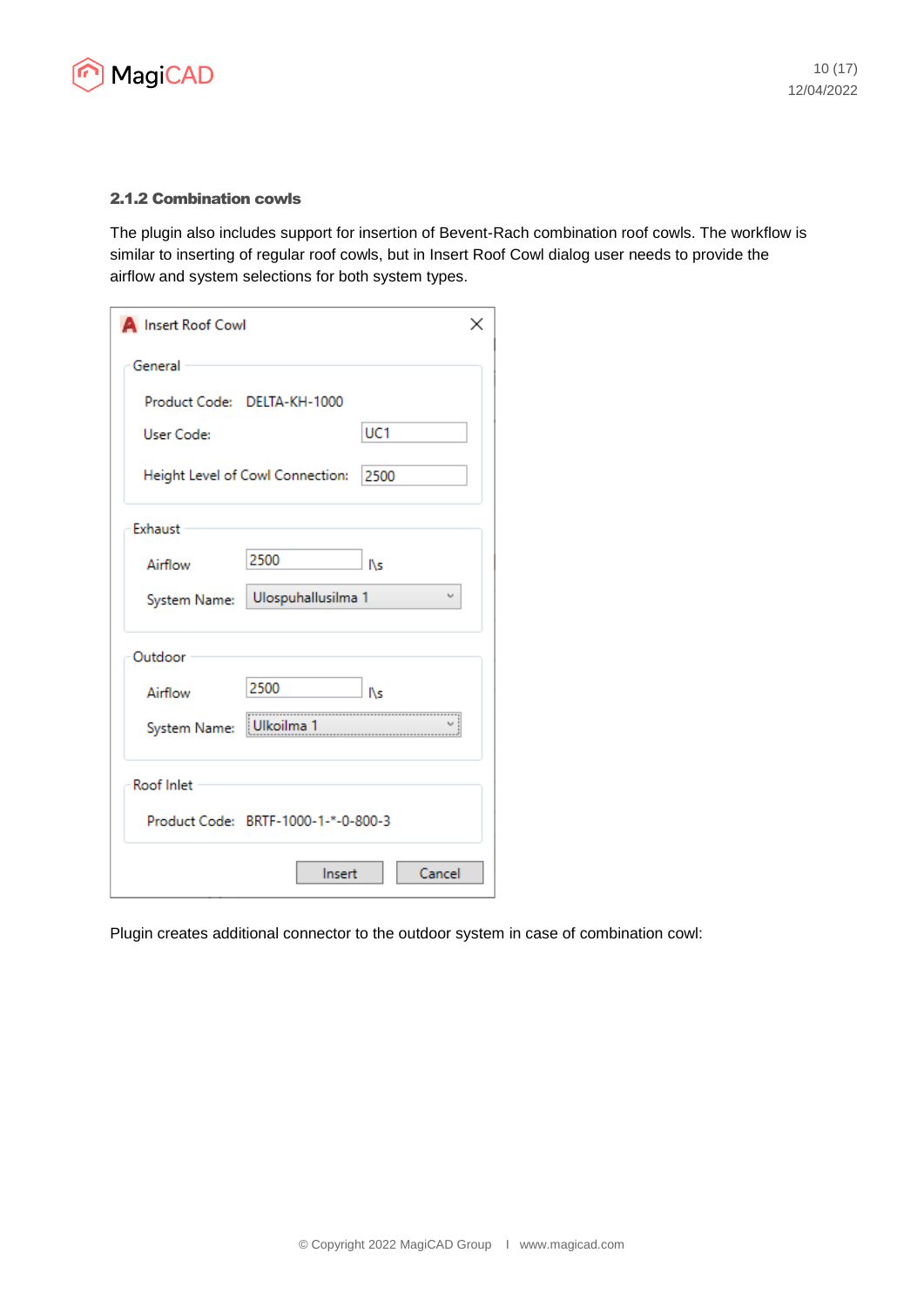



Also the roof inlet for combination cowl is supported:



# 2.2 Insert silencer operation



This command opens Dimensio calculation tool allowing user to search for suitable silencers and then insert the selected silencer into MagiCAD project.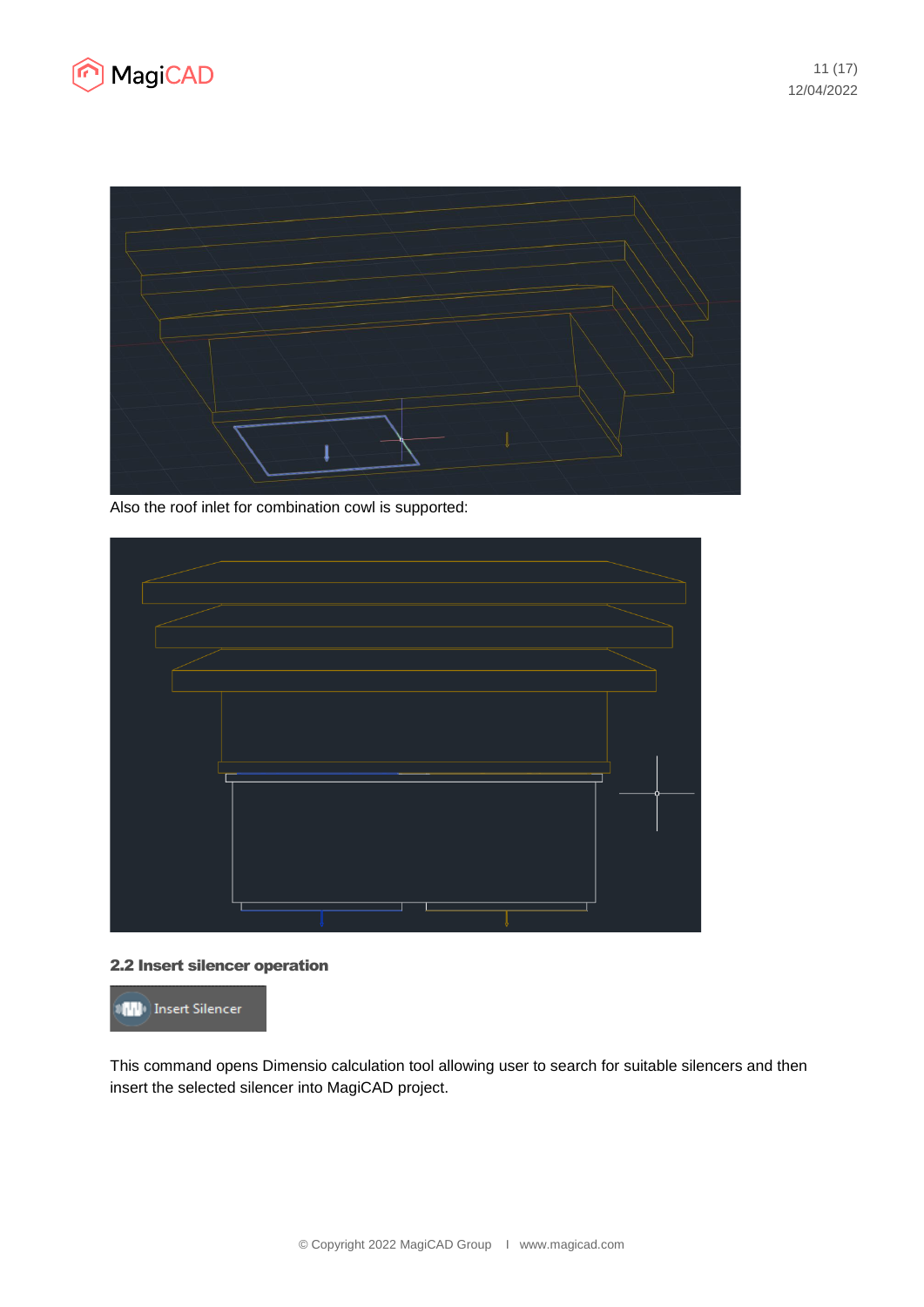

#### 2.2.1 Detailed insert operation in MagiCAD for AutoCAD

**MM**I Insert Silencer

Follow these steps to insert Bevent-Rasch silencer into MagiCAD drawing:

- 1. Click the "Insert Silencer" -button from Bevent-Rasch ribbon panel located in the MagiCAD Plugins tab.
- 2. Plugin asks you to selected the duct where to connect the silencer to (this step can be skipped by pressing esc -button):



3. Once the duct has been selected, plugin opens the Dimensio selection tool for silencer search. Notice that most of search criteria fields have been automatically filled with the parameters read from the selected duct: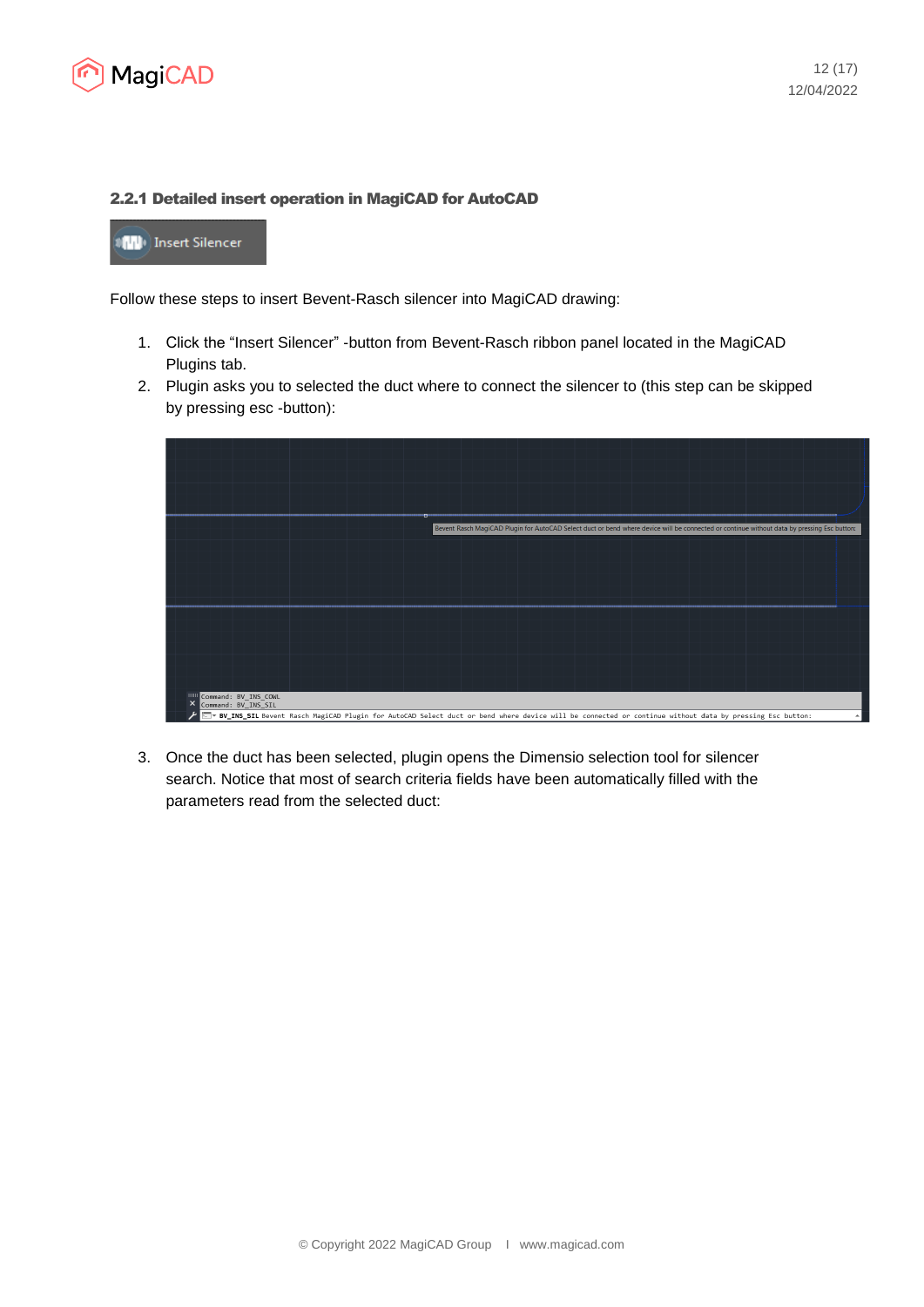

| A Bevent Rasch MagiCAD Plugin for AutoCAD 2020.1.1.0 |                                                                                          |                       |                                                                                                         | $-$ | $\Box$ | $\times$ |
|------------------------------------------------------|------------------------------------------------------------------------------------------|-----------------------|---------------------------------------------------------------------------------------------------------|-----|--------|----------|
|                                                      |                                                                                          |                       | Get suggestions for suitable products based on desired values or select a specific product.             |     |        | $\Delta$ |
|                                                      |                                                                                          |                       |                                                                                                         |     |        |          |
|                                                      | <b>Suggest suitable products</b>                                                         |                       | Select a specific product                                                                               |     |        |          |
|                                                      |                                                                                          |                       |                                                                                                         |     |        |          |
|                                                      | MANDATORY (Fill in the air flow in l/s or m <sup>3</sup> /h and maximum pressure drop):: |                       |                                                                                                         |     |        |          |
|                                                      |                                                                                          |                       |                                                                                                         |     |        |          |
|                                                      | $\boldsymbol{Q}$<br><b>AIR FLOW</b>                                                      |                       | $m^3/h$<br>1500<br>1/s<br>$\bullet$                                                                     |     |        |          |
|                                                      |                                                                                          |                       |                                                                                                         |     |        |          |
|                                                      | <b>MAXIMUM PRESSURE DROP</b>                                                             | $\boldsymbol{\Theta}$ | 30<br>Pa                                                                                                |     |        |          |
|                                                      |                                                                                          |                       |                                                                                                         |     |        |          |
|                                                      |                                                                                          |                       |                                                                                                         |     |        |          |
| <b>OPTIONAL</b>                                      |                                                                                          |                       |                                                                                                         |     |        |          |
|                                                      |                                                                                          |                       |                                                                                                         |     |        |          |
|                                                      | SELECT THE DESIRED SHAPE                                                                 | Q                     | RECTANGULAR<br>CIRCULAR                                                                                 |     |        |          |
|                                                      | <b>SIZE</b>                                                                              | $\bullet$             | Width mm<br>Height mm<br>600<br>$\blacktriangledown$<br>600<br>v                                        |     |        |          |
|                                                      |                                                                                          |                       |                                                                                                         |     |        |          |
|                                                      | <b>MAXIMUM LENGTH</b>                                                                    | $\boldsymbol{\Theta}$ | $\pmb{0}$<br>mm                                                                                         |     |        |          |
|                                                      |                                                                                          |                       |                                                                                                         |     |        |          |
|                                                      |                                                                                          |                       | Octave band, Hz                                                                                         |     |        |          |
|                                                      | SOUND POWER LEVEL (LW) BEFORE<br>THE SILENCER                                            | $\Omega$              | 125<br>250<br>500<br>1000<br>2000<br>4000<br>8000<br>63<br>54<br>53<br>52<br>47<br>44<br>52<br>53<br>49 |     |        |          |
|                                                      |                                                                                          |                       |                                                                                                         |     |        |          |
|                                                      |                                                                                          |                       |                                                                                                         |     |        |          |
|                                                      |                                                                                          |                       | <b>CALCULATE</b>                                                                                        |     |        |          |
|                                                      |                                                                                          |                       |                                                                                                         |     |        |          |
|                                                      |                                                                                          |                       |                                                                                                         |     |        |          |

Notice though that if the flow summation, balancing and sound calculations have not been done in MagiCAD, the airflow and sound power levels are not available. If you skip selecting the duct, the wanted search parameters needs to be filled manually.

4. Once search parameters are ok, click the calculate -button, at the bottom of the view. Dimensio displays list of products that match the search criteria: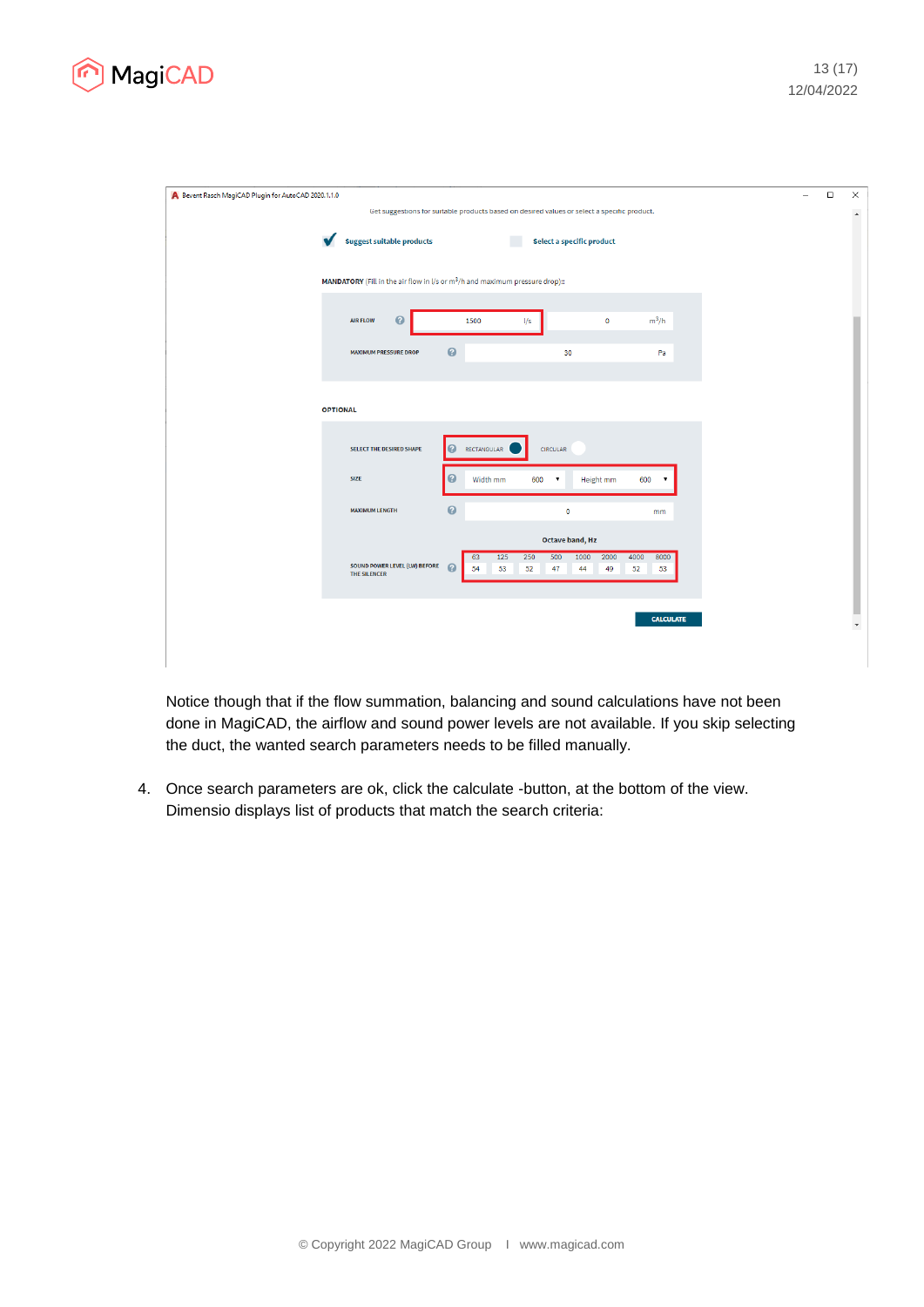

| A Bevent Rasch MagiCAD Plugin for AutoCAD 2019.9.1.0 |                     |                      |                                  |       |       |       |       |       |       |       |       |       | $\overline{\phantom{0}}$ | $\Box$        | $\times$                 |
|------------------------------------------------------|---------------------|----------------------|----------------------------------|-------|-------|-------|-------|-------|-------|-------|-------|-------|--------------------------|---------------|--------------------------|
|                                                      | LFIK-1-400-400-1800 |                      | $-13$                            | $-23$ | $-40$ | $-50$ | $-50$ | $-50$ | $-50$ | $-40$ | $35*$ | 16    |                          | <b>SELECT</b> | $\hat{\mathbf{A}}$       |
|                                                      | Typ $3Q$            | Pressure loss: 20 Pa | Inherent sound generation: 25 dB |       |       |       |       |       |       |       |       |       |                          |               |                          |
|                                                      |                     |                      | 63                               | 125   | 250   | 500   | 1000  | 2000  | 4000  | 8000  | dB    | dB(A) |                          |               |                          |
|                                                      | LFIK-3-400-400-600  |                      | $-4$                             | $-7$  | $-10$ | $-16$ | $-21$ | $-17$ | $-12$ | $-9$  | 50    | 46    |                          | <b>SELECT</b> |                          |
|                                                      |                     |                      | 63                               | 125   | 250   | 500   | 1000  | 2000  | 4000  | 8000  | dB    | dB(A) |                          |               |                          |
|                                                      | LFIK-3-400-400-900  |                      | $-5$                             | -9    | $-15$ | $-23$ | $-28$ | $-23$ | $-17$ | $-11$ | 47    | 42    |                          | <b>SELECT</b> |                          |
|                                                      |                     |                      | 63                               | 125   | 250   | 500   | 1000  | 2000  | 4000  | 8000  | dB    | dB(A) |                          |               |                          |
|                                                      | LFIK-3-400-400-1200 |                      | $-6$                             | $-13$ | $-19$ | $-26$ | $-35$ | $-26$ | $-20$ | $-13$ | 45    | 40    |                          | <b>SELECT</b> |                          |
|                                                      |                     |                      | 63                               | 125   | 250   | 500   | 1000  | 2000  | 4000  | 8000  | dB    | dB(A) |                          |               |                          |
|                                                      | LFIK-3-400-400-1500 |                      | $-7$                             | $-16$ | $-22$ | $-30$ | $-40$ | $-30$ | $-22$ | $-16$ | 43    | 37    |                          | <b>SELECT</b> |                          |
|                                                      |                     |                      | 63                               | 125   | 250   | 500   | 1000  | 2000  | 4000  | 8000  | dB    | dB(A) |                          |               |                          |
|                                                      | LFIK-3-400-400-1800 |                      | $-9$                             | $-17$ | $-26$ | $-38$ | $-46$ | $-35$ | $-24$ | $-18$ | 41    | 35    |                          | <b>SELECT</b> |                          |
|                                                      | Typ 5 $Q$           | Pressure loss: 5 Pa  | Inherent sound generation: 15 dB |       |       |       |       |       |       |       |       |       |                          |               |                          |
|                                                      |                     |                      | 63                               | 125   | 250   | 500   | 1000  | 2000  | 4000  | 8000  | dB    | dB(A) |                          |               |                          |
|                                                      | LFIK-5-400-400-600  |                      | $-4$                             | $-5$  | $-7$  | $-12$ | $-15$ | $-10$ | $-7$  | $-6$  | 52    | 50    |                          | <b>SELECT</b> |                          |
|                                                      |                     |                      | 63                               | 125   | 250   | 500   | 1000  | 2000  | 4000  | 8000  | dB    | dB(A) |                          |               |                          |
|                                                      | LFIK-5-400-400-900  |                      | $-4$                             | $-6$  | $-9$  | $-15$ | $-20$ | $-13$ | -9    | $-7$  | 51    | 48    |                          | <b>SELECT</b> |                          |
|                                                      |                     |                      | 63                               | 125   | 250   | 500   | 1000  | 2000  | 4000  | 8000  | dB    | dB(A) |                          |               | $\overline{\phantom{a}}$ |
|                                                      |                     |                      |                                  |       |       |       |       |       |       |       |       |       |                          |               |                          |
|                                                      |                     |                      |                                  |       |       |       |       |       |       |       |       |       |                          |               |                          |

5. Proceed by selecting the product variant you want to use. When Select -button is clicked Dimensio load the product view: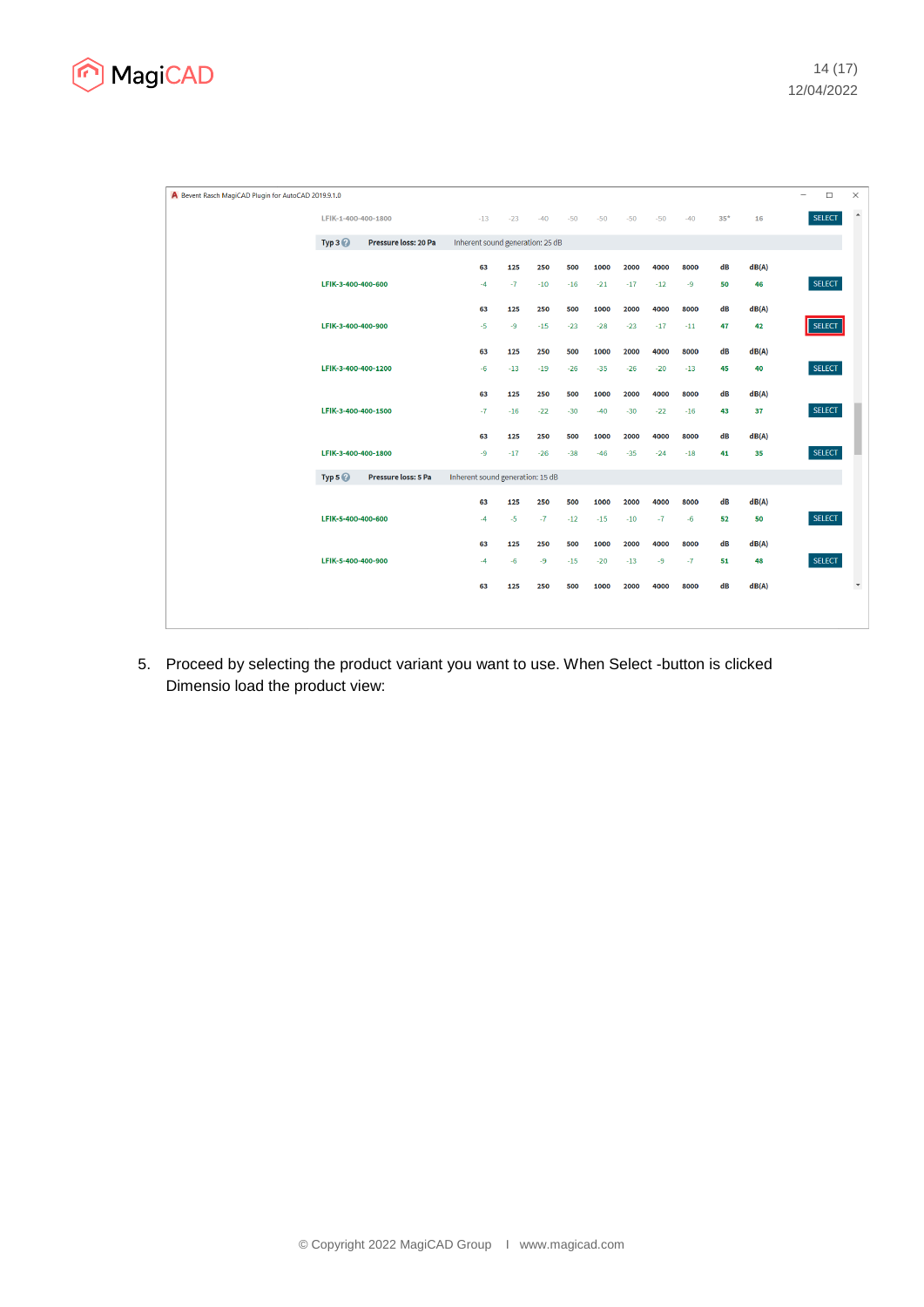



6. From product view click Import to MagiCAD -button in order to insert the silencer into MagiCAD project. Once the button is clicked, Dimensio window is closed and MagiCAD User Code dialog is loaded: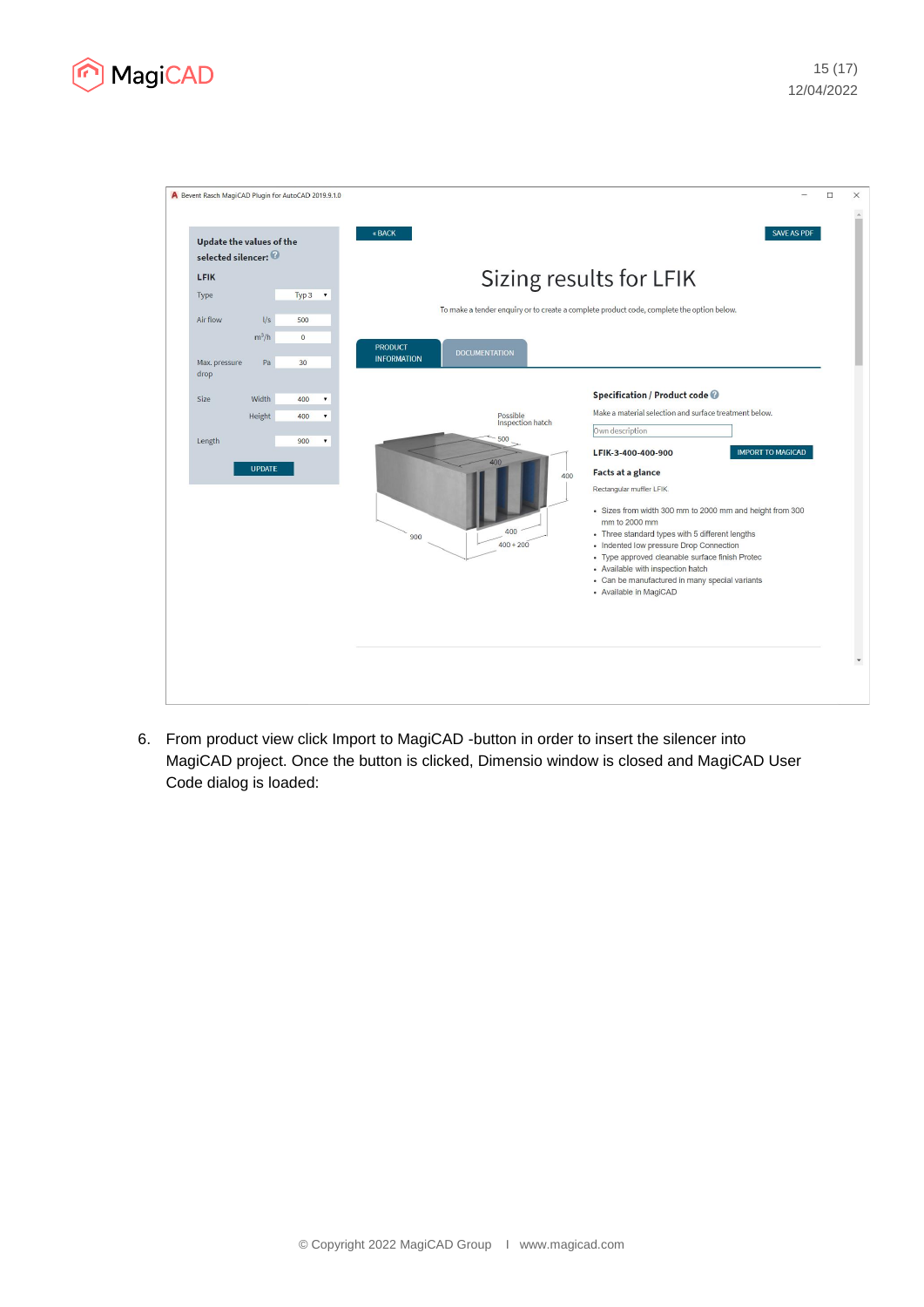

| MagiCAD V&P - UserCode<br>⋒ |              |                   |                              |                                         | $\times$         |
|-----------------------------|--------------|-------------------|------------------------------|-----------------------------------------|------------------|
| UserCode:                   |              |                   | Product variables            |                                         |                  |
| Product                     | LFIK-3-900   |                   | Property<br>Product variable | Value                                   | ́                |
| Object ID format:           |              | $\checkmark$      | National code                |                                         |                  |
|                             |              | $\bar{\vee}$<br>1 | HyperLink                    | http://bevent-rasch.se/produkter/ljudda |                  |
| Running index amount        |              |                   | <b>IfcExportAs</b>           | IfcDuctSilencerType (IFC2X3, IFC4)      | $\check{~}$      |
| 2D symbol:                  |              |                   | <b>IfcType</b>               | notdefined (IFC2X3, IFC4)               | $\smallsetminus$ |
| Select                      | Not selected |                   | P1                           |                                         |                  |
|                             |              |                   | P <sub>2</sub>               |                                         |                  |
| Erase                       |              |                   | P <sub>3</sub>               |                                         |                  |
|                             |              |                   | P <sub>4</sub>               |                                         |                  |
|                             |              |                   | <b>P5</b>                    |                                         |                  |
|                             |              |                   | <b>P6</b>                    |                                         |                  |
|                             |              |                   | P <sub>7</sub>               |                                         |                  |
|                             |              |                   | P <sub>8</sub>               |                                         |                  |
|                             |              |                   | P <sub>9</sub>               |                                         |                  |
|                             |              |                   | P <sub>10</sub>              |                                         |                  |
|                             |              |                   | P <sub>11</sub>              |                                         |                  |
|                             |              |                   | P <sub>12</sub>              |                                         |                  |
|                             |              |                   | P <sub>13</sub>              |                                         |                  |
|                             |              |                   | P <sub>14</sub>              |                                         | v                |
| Edit in MagiCAD Create      |              |                   |                              | Qk                                      | Cancel           |

7. Proceed by entering the user code and optionally choosing the 2D symbol for the silencer. Once ready, click OK -button. MagiCAD Silencer dialog is opened, and selected product is active in the view, proceed by clicking the OK -button.

|                                                                   | MagiCAD V&P - Select Product                                    |                                                          |           |                                              |
|-------------------------------------------------------------------|-----------------------------------------------------------------|----------------------------------------------------------|-----------|----------------------------------------------|
|                                                                   | Fire dampers   Flow dampers   Silencers   Other duct components |                                                          |           |                                              |
| User code                                                         | Product                                                         | Description                                              |           |                                              |
| LFIK <sub>1</sub>                                                 | LFIK-3-900                                                      | Sound Attenuator, Rectangular, Normal attenuation, leng. |           | $1 - 22$                                     |
| Size:                                                             | LFIK-3-300-1000-900-1                                           | $\sim$                                                   | View mode | Rendered with dimension text<br>$\checkmark$ |
| Inherit insulation from duct<br>Lock dp<br>Symbols<br>User Symbol | Pa<br>n I<br>$\sim$<br>Reset Symbol                             |                                                          |           |                                              |
|                                                                   |                                                                 |                                                          |           | Ok<br>Cancel                                 |

8. Silencer insert operation is started, place the product to the duct that you selected at the beginning of the command: